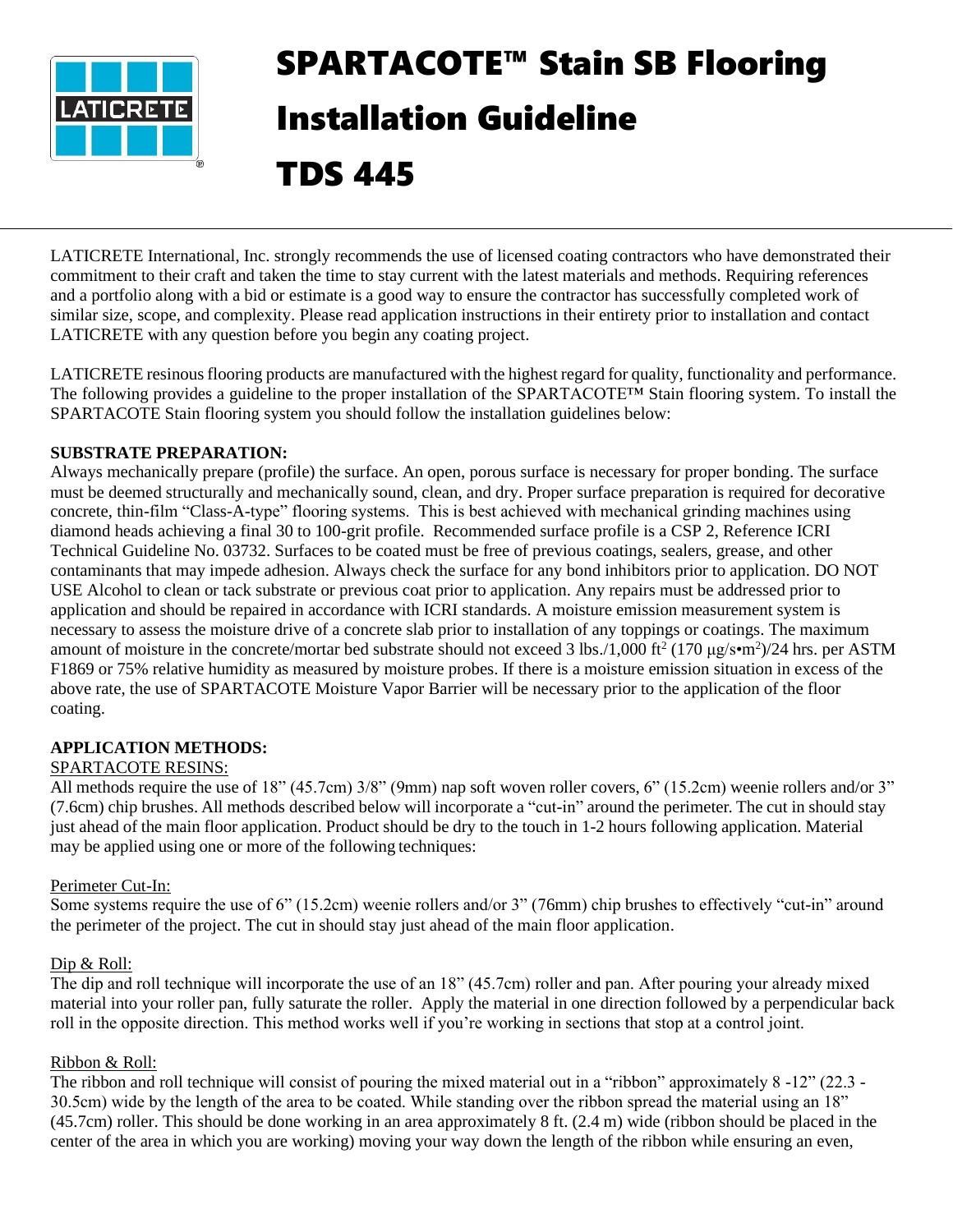uniform application of the material. The next ribbon should be placed in the center of the next 8 ft. (2.4 m) section and 4 ft. (1.2 m) from the "wet edge" of your previous application.

# Top/ Seal Coat Broom & Roll:

For larger square footage installation, applicators may find it advantageous to incorporate an asphalt seal-coat broom. Pour a ribbon of material at the back wall or starting point, spread the material using the broom (exactly as you would with a notched squeegee).

## SPARTACOTE™ VIVID DYE™

SPARTACOTE VIVID DYE is best applied with an airless backpack pump-up sprayer or good quality solvent-resistant sprayer.

# **MIXING MATERIAL**

## Non-Pigmented Clear Coats:

Do not mix until ready for immediate use. Using a separate mixing vessel combine the SPARTACOTE FLEX SB™ parts A&B at a 1:1 ratio (by volume) for 2 minutes with a slow speed drill or paddle mixer making sure to scrape the sides and bottom of the bucket. Avoid creating a vortex, as it will induce air to the mix.

## SPARTACOTE VIVID DYE:

VIVID DYE can be mixed with either acetone or water. Mixing with acetone will yield a short dwell time, with consistent color. This mixture will penetrate fairly dense concrete surfaces. Mixing with water will yield a long dwell time, with increased marbling. Surface needs to be porous. NOTE: If mixing with water a longer cure time will be needed to assure that the water is completely evaporated prior to the application of the SPARTACOTE resin.

Mix the entire contents of the 5 oz.  $(148 \text{ mL})$  dye concentrate with 1 gal  $(3.8 \text{ L})$  of the desired liquid diluent. Mix the entire contents of the 25 oz. (740 mL) dye concentrate with 5 gal (19 L) of the desired liquid. Drying times can be dramatically affected by temperature and humidity if diluted with water rather than acetone. Application must be made to concrete with a temperature higher than 50°F (10°C) and maintained at this temperature or above for a minimum of 4 hours after application. Typical dry time is 30 seconds to 30 minutes at  $70^{\circ}F(21^{\circ}C)$  and 50% relative humidity. Dry times are also dependent upon the water or solvent carrier ratios and will change pending the surface temperature of the slab, ambient temperature, and other site conditions.

# **APPLYING THE PRODUCT**

# Application of the VIVID DYE Concrete Stain:

Always complete a job site sample prior to the application over the entire floor to confirm results. Using an airless backpack pump sprayer apply SPARTACOTE VIVID DYE in light spray applications (See SDS for proper protective equipment and safe handling prior to spraying). Once the subsequent dye application has dried, additional light applications of the same color or other colors can put down to build color depth or create marbling effects. If using recommended SPARTACOTE FLEX SB coatings maintain a maximum 100-grit level profile to allow for optimal sealer adhesion and durability.

Application of Primer Coat: Following the application of the SPARTACOTE VIVID DYE, be certain that the substrate is free of any excessive concrete dust, moisture or other contaminants. A 4 mil (0.1mm) thick coat of SPARTACOTE FLEX SB Clear should be installed at a rate of 330 ft<sup>2</sup>/ gallon  $(8 \text{ m}^2/\text{L})$  using one of the suggested application methods above. Remember to always complete the application with a back-roll. Allow coat to dry before the top coat is to be applied, typically 1-2 hours. Please note some of the concrete dye will bleed into this coating, this is normal and should be expected.

Application of Top Coat: Apply a second 4 mil (0.1mm) thick coat of SPARTACOTE FLEX SB Clear using an application method mentioned above, at a rate of 330 ft<sup>2</sup>/ gallon (8 m<sup>2</sup>/L). Optional SPARTACOTE GRIP<sup>TM</sup> Traction Additive may be used in the top coat to provide for increased texture and traction. SPARTACOTE GRIP Traction Additive is a polymer sand that can be suspended into the material during the mixing process. Amount added can range from 1-3 oz/ gallon (30-89 mL/ 3.8L) depending on the desired level of traction. Always do a mock-up to establish desired level of traction. SPARTACOTE FLEX SB Clear may be substituted with SPARTACOTE FLEX PURE™ top-coat at a coverage rate of 200 ft<sup>2</sup>/gallon (4.9 m<sup>2</sup>/L) for added thickness and reduced solvent odor.